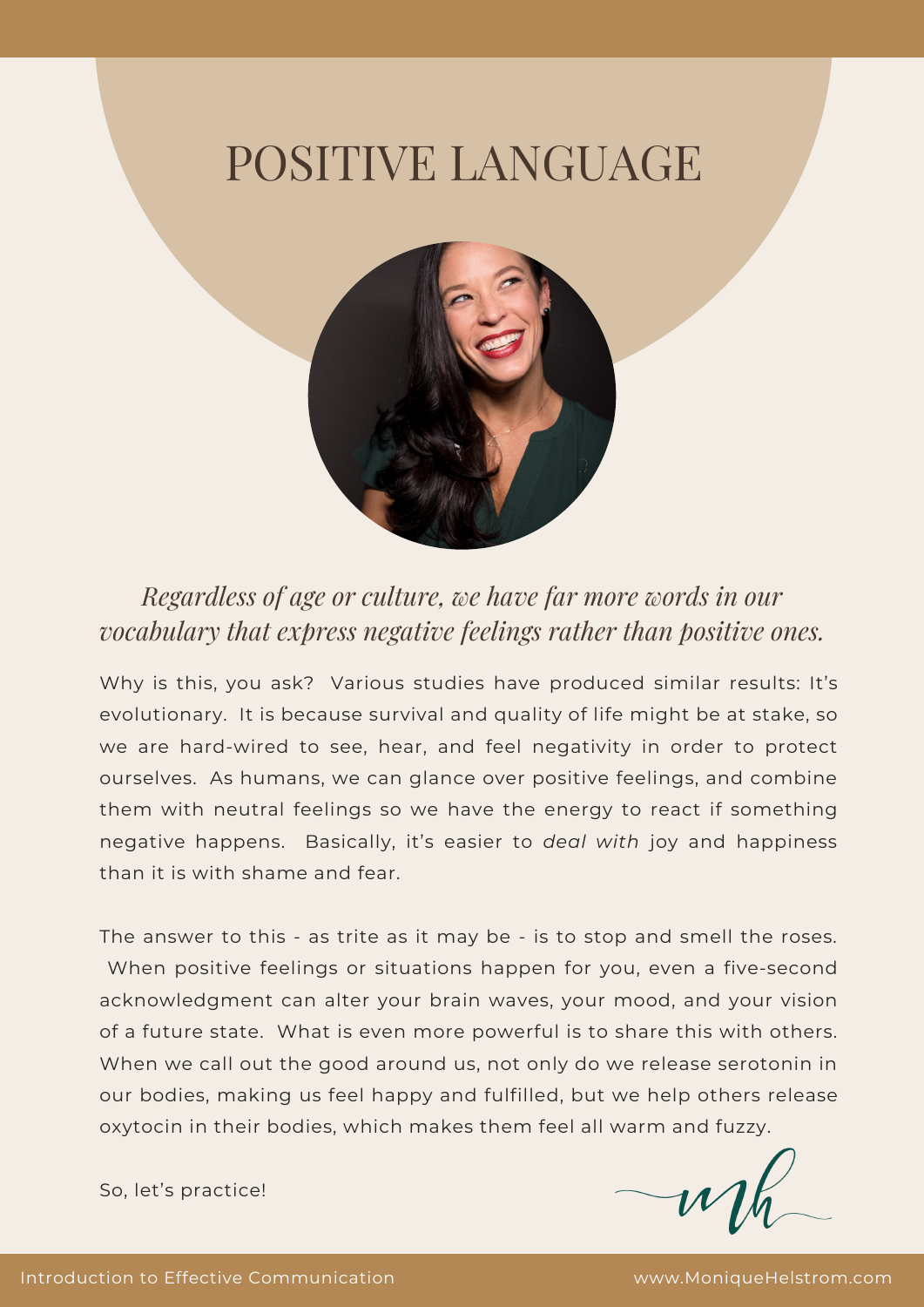POSITIVE LANGUAGE

TURN THE FOLLOWING NEGATIVE SENTENCES INTO POSITIVE ONES.